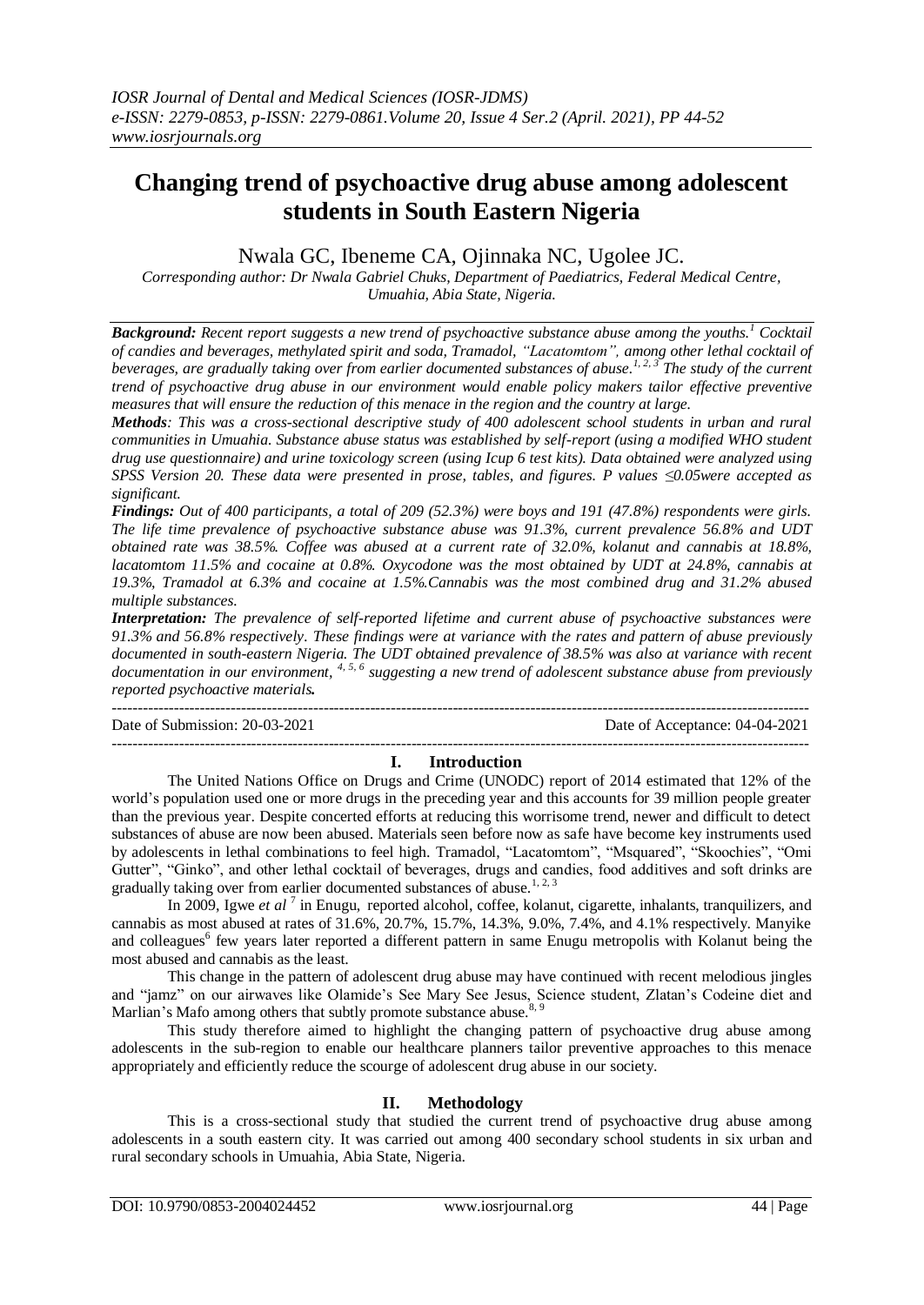The WHO student drug use questionnaire as adapted and UDT were used to obtain data on substance abuse from study participants.

Data were analyzed using SPSS 20.Chi-square and logistic regression, were used as a test for qualitative variables. P-value less than 0.05 were accepted as significant for each statistical test.

### **Study Participants**

# **III. Results**

A total of 400 students, aged 10-19years, were recruited for the study. The students self-administered a modified WHO student drug use questionnaire on themselves. Of the 400 students, 213 attended urban schools and resided in urban areas while 187 who attended rural schools, resided in the rural area. Three hundred and fifty-four of them were in mixed schools and forty-six in single sex schools. Two hundred and forty-five of these students were schooling in public schools while one hundred and fifty-five were in private schools. Also 136 students were boarders while 264 students were non-boarders.

# **Demographic characteristics of the study population**

**The socio-demographic characteristics** of the study participants is shown in Table I. Ages of participants ranged from 12 years to 19 years, with a mean age of  $15 \pm 3$  years and a median age of 15 years. There were 209 (52.2%) male and 191 (47.8%) female participants, with a male to female ratio of 1.09:1. Majority (96%) of the participants were Christians and equal number of students were from the upper and lower socio-economic class.

| <b>Variables</b>    |                 |         |
|---------------------|-----------------|---------|
| Age group           | Frequency       | Percent |
| $10-13$ yrs         | $\overline{13}$ | 3.20    |
| 14-16 yrs           | 234             | 58.50   |
| 17-19 yrs           | 153             | 38.30   |
| <b>Sex</b>          |                 |         |
| Female              | 191             | 47.80   |
| Male                | 209             | 52.30   |
| <b>Religion</b>     |                 |         |
| Christianity        | 384             | 96      |
| Islam               | 4               | Ŧ       |
| Traditional         | $\overline{6}$  | 1.50    |
| None                | $\overline{6}$  | 1.50    |
| <b>Social class</b> |                 |         |
| Upper               | 137             | 34.25   |
| Middle              | 126             | 31.50   |
| Lower               | 137             | 34.25   |
| Total               | 400             | 100.00  |

**Table I: Socio-demographic characteristics of study participants**

# **Prevalence of substance abuse among study population**

Table II shows the prevalence of substance abuse among male and female students by self-report and confirmed urine drug testing. Using the WHO student drug use questionnaire, 365 (91.3%) students were lifetime substance users (mostly coffee or kolanut) while 227 (56.8%) were current substance abusers. For the urine drug test, 154(38.5) students tested positive for substances. Therefore, the overall prevalence for lifetime and current substance users were 91.3% and 56.8% respectively. The overall rate of substance abuse among the students by urine drug testing was 38.5%.

Lifetime substance use was reported in 199 males' students compared to 166 females and the difference in the sex prevalence was significant with  $\chi^2$  =8.62 and p≤0.01. Of the 209 male students studied, 129(61.7%) were current abusers while a total of 98(49.7%) of the 191 females currently abused substances. There was a statistically significant difference in the prevalence of current substance abuse among the male and female students. ( $\chi^2$  = 2.89; p= 0.023).

For the urine testing, 88 (42.1%) male students and 66 (34.6%) female students tested positive for substance. There was no significant difference between the number of males and female that tested positive with  $\chi^2$  = 2.40; p=0.121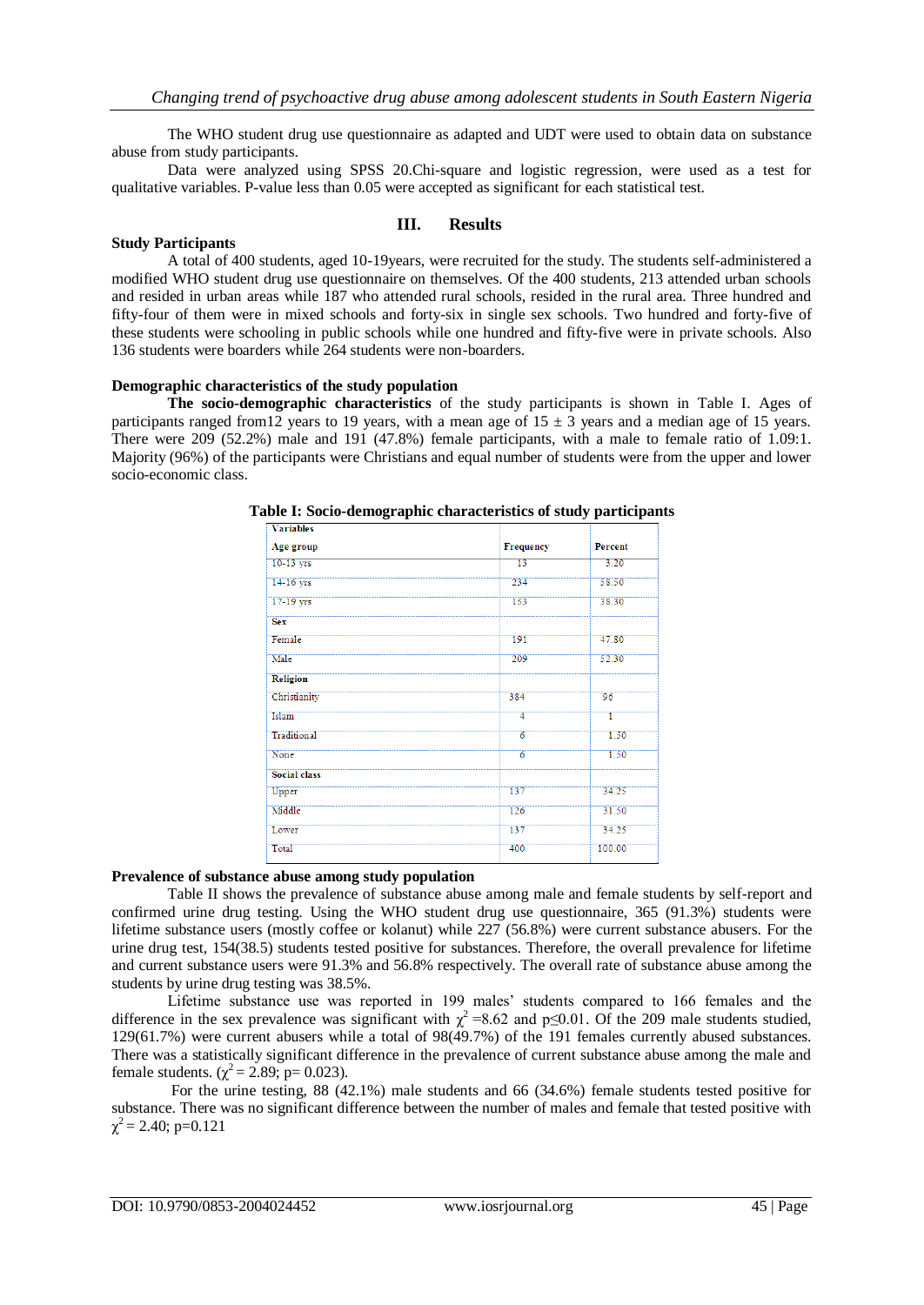|                 | Male      | Female    | Total     |      |          |
|-----------------|-----------|-----------|-----------|------|----------|
| <b>Tools</b>    | $n=209$   | $n=191$   | $N = 400$ |      |          |
| Self-report     |           |           |           |      |          |
| Lifetime        | 199(95.2) | 166(86.8) | 365(91.3) | 8.62 | $0.003*$ |
| Current         | 129(61.7) | 98(49.7)  | 227(56.8) | 2.89 | $0.023*$ |
| Urine drug test | 88(42.1)  | 66(34.6)  | 154(38.5) | 2.40 | 0.121    |

**Table II: Prevalence of substance abuse by self-report and urine drug testing**

# **Percentages in parenthesis `**

**\*Statistically significant**

### **Pattern of substance abuse by self-report (current) and urine drug testing**

Table III shows the type of substances currently abused by the subjects and their prevalent rates using self-report and urine drug testing. For the current abusers, using self-report, the commonest licit substance reported was coffee in 128 (32.0%) participants followed by kola nut in 75 (18.8%) participants. Among the illicit substances, cannabis had a prevalence of 18.8%. The least abused substance was cocaine with a prevalence of 0.8%.

Substances detected by urine drug testing among students in Umuahia were oxycodone, cannabis, opioid, methamphetamine and cocaine. Oxycodone was the commonest substance detected by UDT with a rate of 24.8% while cocaine was detected in six students with a rate of 1.5%. Coffee, kola nut, alcohol, tobacco and lacatomtom were not detectable by the Icup 6 urine drug test kits used.

| Table III: Pattern of substance abuse by self-report (current) and UDT. |  |  |  |  |
|-------------------------------------------------------------------------|--|--|--|--|
|-------------------------------------------------------------------------|--|--|--|--|

|                      | <b>Current</b><br>abusers | Percentage | - -                       | Percentage |
|----------------------|---------------------------|------------|---------------------------|------------|
| <b>Substances</b>    |                           |            | <b>Urine drug Testing</b> |            |
| Coffee               | 128                       | 32.0       | ***                       | ***        |
| Kola nut             | 75                        | 18.8       | ***                       | ***        |
| Cannabis             | 75                        | 18.8       | 77                        | 19.3       |
| Lacatomtom           | 46                        | 11.5       | ***                       | ***        |
| Tramadol<br>(opioid) | 39                        | 9.8        | 25                        | 6.3        |
| Alcohol              | 30                        | 7.5        | ***                       | ***        |
| Tobacco              | 25                        | 6.5        | ***                       | ***        |
| Cocaine              | 3                         | 0.8        | 6                         | 1.5        |
| Oxycodone            | $\boldsymbol{0}$          | 0.0        | 99                        | 24.8       |
| Methamphe-<br>tamine | $\boldsymbol{0}$          | 0.0        | 16                        | 4.0        |

\*\*\* **Not detectable by Icup 6 urine drug test kits**

**Some were multiple abusers**

# **Pattern of substance abuse using urine drug testing**

Table IV shows the pattern of substance abuse (singly or multiple) among the students using drug testing. A total of 106 (68.8%) students were single substance abusers while 48 (31.2%) students were multiple substance abusers. For single drug abusers, oxycodone was the most abused with a prevalent rate of 37.7% while opioid was detected in one student with a prevalence of 0.6%. Mostly combined drug was cannabis, either with oxycodone, oxycodone and opioids or opioids at rates of  $16(10.4\%)$ ,  $10(6.5\%)$  and  $8(5.2\%)$  respectively.

| Table IV: Pattern of single and multiple drug abuse by UDT |           |                     |      |  |  |  |
|------------------------------------------------------------|-----------|---------------------|------|--|--|--|
| <b>Pattern of abuse</b>                                    | frequency | Percentage          |      |  |  |  |
| Single drugs                                               |           |                     |      |  |  |  |
| OXY (oxycodone)                                            |           |                     |      |  |  |  |
|                                                            | 58        | 37.7                |      |  |  |  |
| THC (cannabis)                                             | 40        | 26.0                |      |  |  |  |
| mAMP (methamphetamine)                                     |           | 4.5                 |      |  |  |  |
| Opioids                                                    |           | 0.6                 |      |  |  |  |
| DOI: 10.9790/0853-2004024452                               |           | www.iosrjournal.org | Page |  |  |  |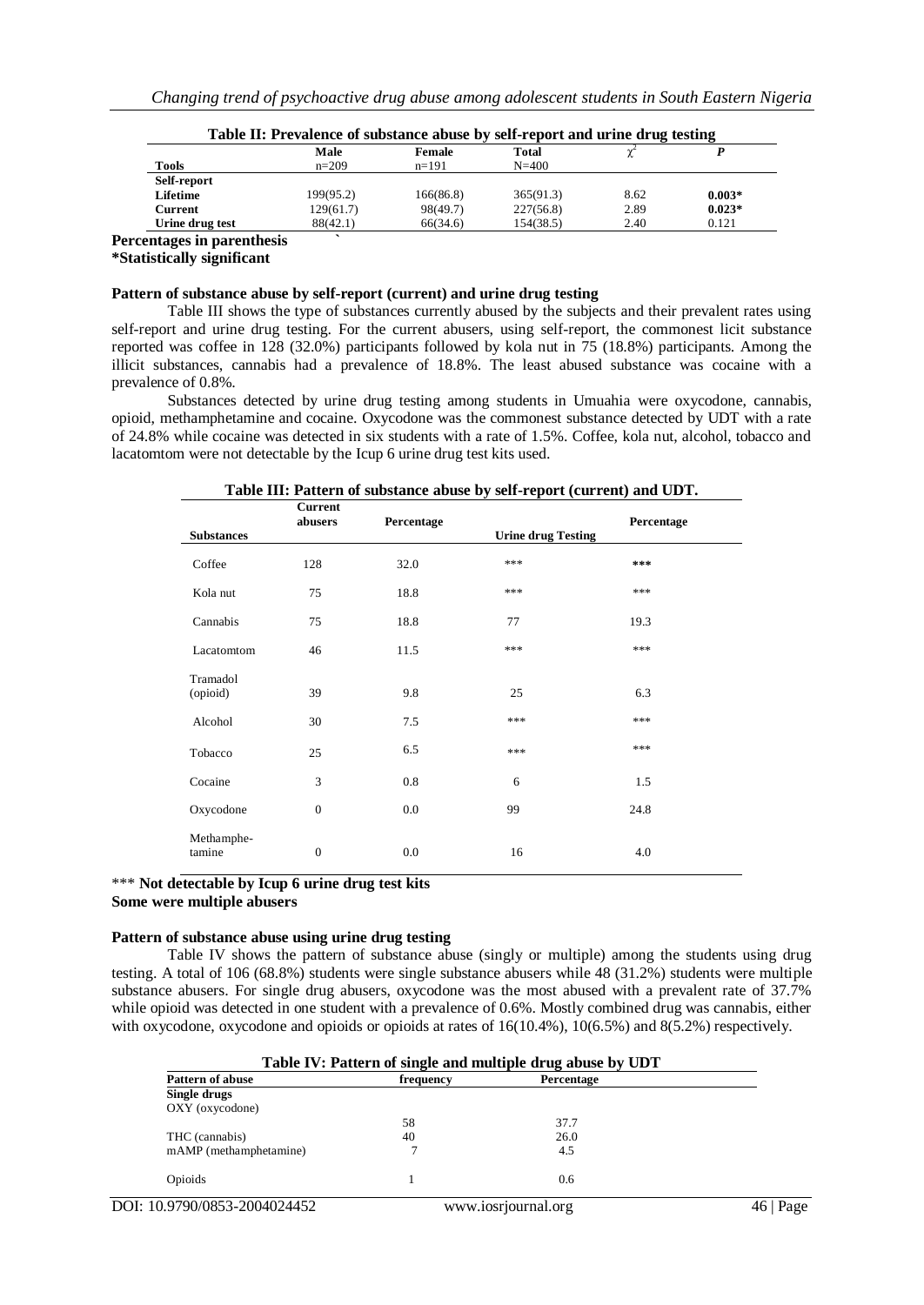| <b>Mulitiple drugs</b>    |     |       |  |
|---------------------------|-----|-------|--|
| THC-OXY                   | 16  | 10.4  |  |
| THC-OXY-Opioids           | 10  | 6.5   |  |
| OXY-Opioids               | 8   | 5.2   |  |
| THC-COC (cocaine)         | 4   | 2.6   |  |
| THC - OXY - Opioids- mAMP |     | 1.9   |  |
| OXY-mAmp-COC              |     | 1.3   |  |
| THC-Opioids               |     | 1.3   |  |
| THC-mAMP                  |     | 0.6   |  |
| THC-OXY-mAMP              |     | 0.6   |  |
| $OXY - Opioids - mAMP$    |     | 0.6   |  |
| <b>Total</b>              | 154 | 100.0 |  |

### **Relative frequencies of substance abuse among male and female students by UDT**

Figure 1 below shows the frequency and order of substances abused by gender. Abuse of only one substance occurred in 74% and 65% of the female and male subjects, respectively. The rates of abuse of two, three or four drugs were 27%, 10% and 3% in males, and 18%, 8% and 0% in female participants, respectively.



**Figure 1:** Frequency and order of substances abused by gender using UDT

#### **Age and sex distribution of self-reported current and UDT obtained substance**

Table V shows the age and sex distribution of substance abuse among students by self-report (current) and urine drug testing.

The proportion of male current abusers was 59.4% and 54.5% in the mid and late adolescent age groups, respectively. For the females in the same groups, proportion was 40.6% and 45.5% respectively. There were statistically significant differences in the proportion of male and female current abusers in the mid and late adolescent age groups ( $\chi^2 = 15.06$ , p $\leq 0.01$ ;  $\chi^2 = 13.9$ , p $\leq 0.01$ ). The difference in the proportion of male and female students in the early adolescent age group was not statistically significant with Fisher' test  $= 0.51$ .

For urine testing, mid-adolescent age group (14-16yrs) accounted for the highest number of abusers among the students. The difference in the proportion of the male and female students in this age group was not statistically significant ( $\chi^2$  = 0.004, p= 0.950). Also, in the late adolescent period, the difference in the proportion of male and female students was also not statistically significant with  $\chi^2 = 2.40$ , p= 0.121.

**Table V: Age and sex distribution of self-reported current and UDT obtained substance**

| Age $(yrs)$ |                       | <b>Substance Abuse</b>      |                     |     |            |                                                                                               |         |         |     |            |  |
|-------------|-----------------------|-----------------------------|---------------------|-----|------------|-----------------------------------------------------------------------------------------------|---------|---------|-----|------------|--|
| group       |                       | Self-report (current abuse) |                     |     |            | Urine testing                                                                                 |         |         |     |            |  |
|             | Male                  |                             | <b>Female Total</b> |     | P          | Male                                                                                          | Female  | Total   |     | P          |  |
| $10-13$     | 3(60.0)               |                             | $2(40.0)$ 5 (38.5)  | $+$ | $0.51^{+}$ | 6(66.7)                                                                                       | 3(33.3) | 9(69.2) | $+$ | $0.73^{+}$ |  |
| 14-16       |                       |                             |                     |     |            | 60 (59.4) $41(40.6)$ 101 (43.2) 15.06 $\leq 0.01^*$ 34 (32.7) 42 (32.3) 76 (32.5) 0.004 0.950 |         |         |     |            |  |
| 17-19       | $66(54.5)$ $55(45.5)$ |                             |                     |     |            | 121 (79.1) 13.90 $\leq 0.01^*$ 48 (50.5) 21(36.2) 69 (45.1) 2.980                             |         |         |     | 0.084      |  |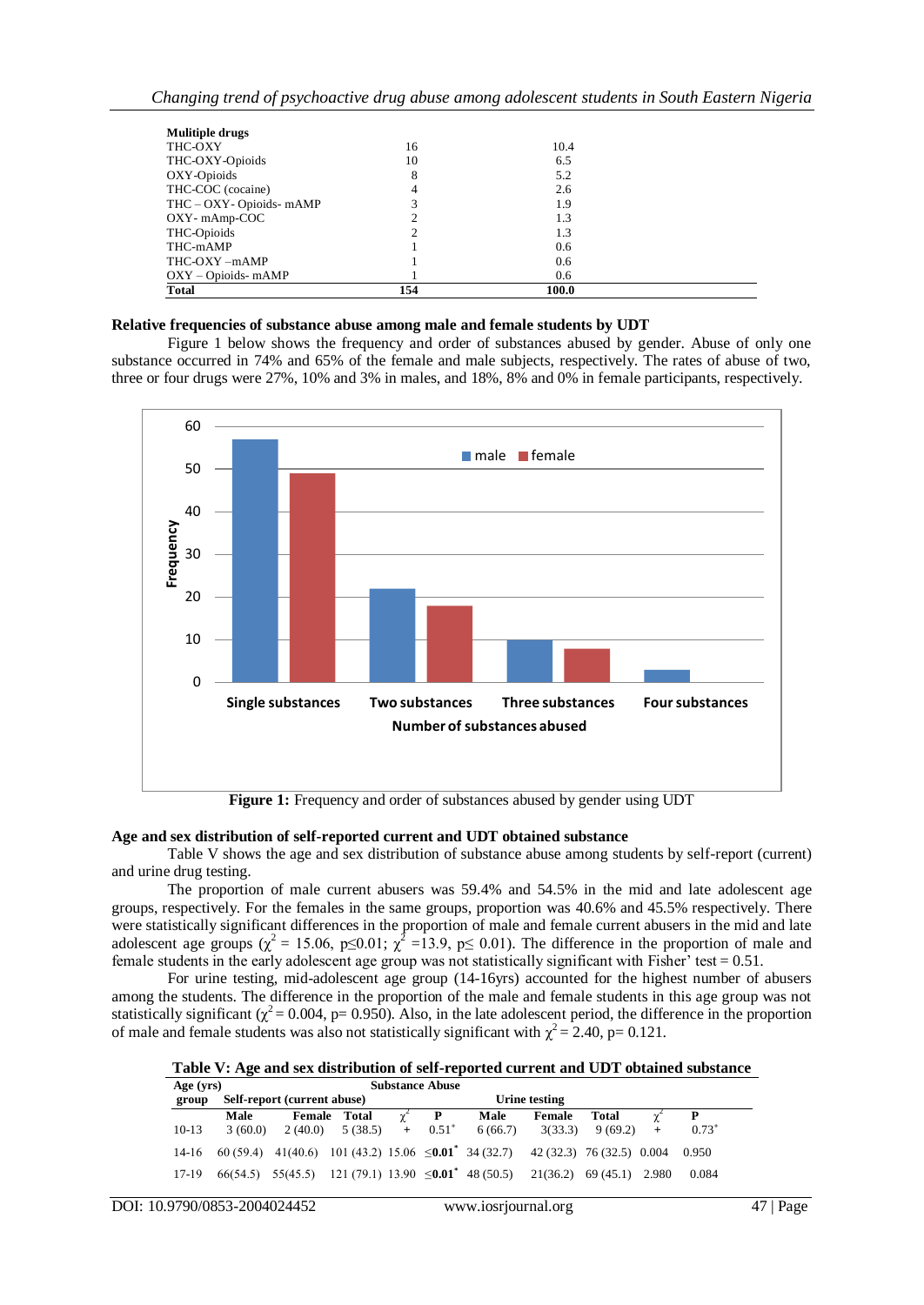**Total** 129(56.8) 98 (43.2) 227 (56.8) 2.89 **0.02\*** 88 (42.1) 66 (34.6) 154 (38.5) 2.400 0.121

**Percentages in parenthesis + Fisher's test**

**\*Statistically significant**

# **Prevalence of current substance abuse by self-report according to gender**

Table VI shows the prevalence of current substance abuse among adolescent male and female secondary school students in Umuahia. Male students predominated in all substances abused with coffee being the most abused substance. There were statistically significant differences in the prevalence rates of lacatomtom and cannabis for male and female students with  $\chi^2 = 6.25$ , p=0.01;  $\chi^2 = 4.01$  and 0.04 respectively.

|                  |          |          |           |      | $\sim$<br>$\sim$ |  |
|------------------|----------|----------|-----------|------|------------------|--|
| <b>Substance</b> | Male     | Female   | Total     |      |                  |  |
| Coffee           | 71(34.0) | 57(29.8) | 128(32.0) | 0.22 | 0.64             |  |
| Kola nut         | 43(12.4) | 32(16.8) | 75(18.8)  | 0.01 | 0.91             |  |
| Cannabis         | 47(22.5) | 28(14.7) | 75(18.8)  | 4.01 | $0.04*$          |  |
| Lacatomtom       | 32(15.3) | 14(7.3)  | 46(11.5)  | 6.24 | $0.01*$          |  |
| Tramadol         | 25(12.0) | 14(7.3)  | 39(9.8)   | 2.43 | 0.20             |  |
| Tobacco          | 17(8.1)  | 8(4.2)   | 25(6.3)   | 2.65 | 0.10             |  |
| Cocaine          | 2(1.0)   | 1(0.5)   | 3(0.8)    | 0.25 | 0.99             |  |

**Table VI: Prevalence of current substance abuse by self-report according to gender**

**\* Significant**

#### **Percentages in parenthesis**

### **Pattern of current substance abuse by self-report among urban and rural students**

Table VII shows the pattern of current substance abuse by self-report among adolescent students in urban and rural secondary schools in Umuahia. A total of 213 students attended the urban school while 187 students were in the rural schools. The proportions of rural students that abused coffee, kolanut, cannabis and tobacco were higher than those from the urban schools (47.1% vs 18.8%; 26.7% vs 11.7%; 23.5% vs 14.6%; 8.02% vs 4.7% respectively). The difference in the proportions of the students in the urban and rural schools for coffee, kolanut and cannabis was statistically significant with  $p= 0.00001$ , 0.0001 and 0.02 respectively. None of the students from the rural schools abused of cocaine.

#### **Table VII: Pattern of current substance abuse by self-report in urban and rural schools**

| <b>Substance</b> | Urban |        |              | <b>Rural</b> | <b>Total</b> |               |          |                  |
|------------------|-------|--------|--------------|--------------|--------------|---------------|----------|------------------|
|                  | n     | $(\%)$ | n            | (%)          | N            | $\frac{0}{0}$ | $\gamma$ | P                |
| Coffee           | 40    | 18.8   | 88           | 47.1         | 128          | 32.0          | 36.59    | $\leq$ 0.01 $^*$ |
| Kolanut          | 25    | 11.7   | 50           | 26.7         | 75           | 18.8          | 14.71    | $\leq 0.01$      |
| Cannabis         | 31    | 14.6   | 44           | 23.5         | 75           | 18.8          | 5.26     | $0.02^*$         |
| Lacatomtom       | 30    | 14.1   | 16           | 8.6          | 46           | 11.5          | 2.99     | 0.08             |
| Tramadol         | 25    | 11.7   | 14           | 7.5          | 39           | 9.8           | 2.04     | 0.15             |
| Alcohol          | 21    | 9.9    | 9            | 4.8          | 30           | 7.5           | 3.15     | 0.07             |
| Tobacco          | 10    | 4.7    | 15           | 8.0          | 25           | 6.3           | 1.88     | 0.17             |
| Cocaine          | 3     | 1.4    | $\mathbf{0}$ | 0.0          | 3            | 0.8           | 2.65     | 0.25             |

# **Pattern of adolescent substance abuse by urine testing in urban and rural schools**

Table VIII shows the pattern of substance abuse by urine drug testing in urban and rural secondary schools in Umuahia. Of the 213 students attending urban schools, 96 (45.1%) tested positive for substances while 125 (66.4%) students, out of the 187students in the rural schools, tested positive for substances. For individual substances, 37 (17.4%), 34 (16%), 18 (8.5%), 4 (1.9%) and 3 (1.4%) students attending urban schools tested positive for oxycodone, marijuana, opioids, methamphetamine, and cocaine, respectively. For those attending rural schools,  $62$  (33.2),  $43$  (23%),  $13$  (7.0%),  $7(3.2)$  and 0 (0.0%) students tested positive for oxycodone, marijuana, methamphetamine, opioids, and cocaine, respectively. The difference in the prevalent rates of oxycodone, opioid and methamphetamine abuse among students in urban and rural schools were statistically significant with p=0.001, 0.042 and 0.004, respectively.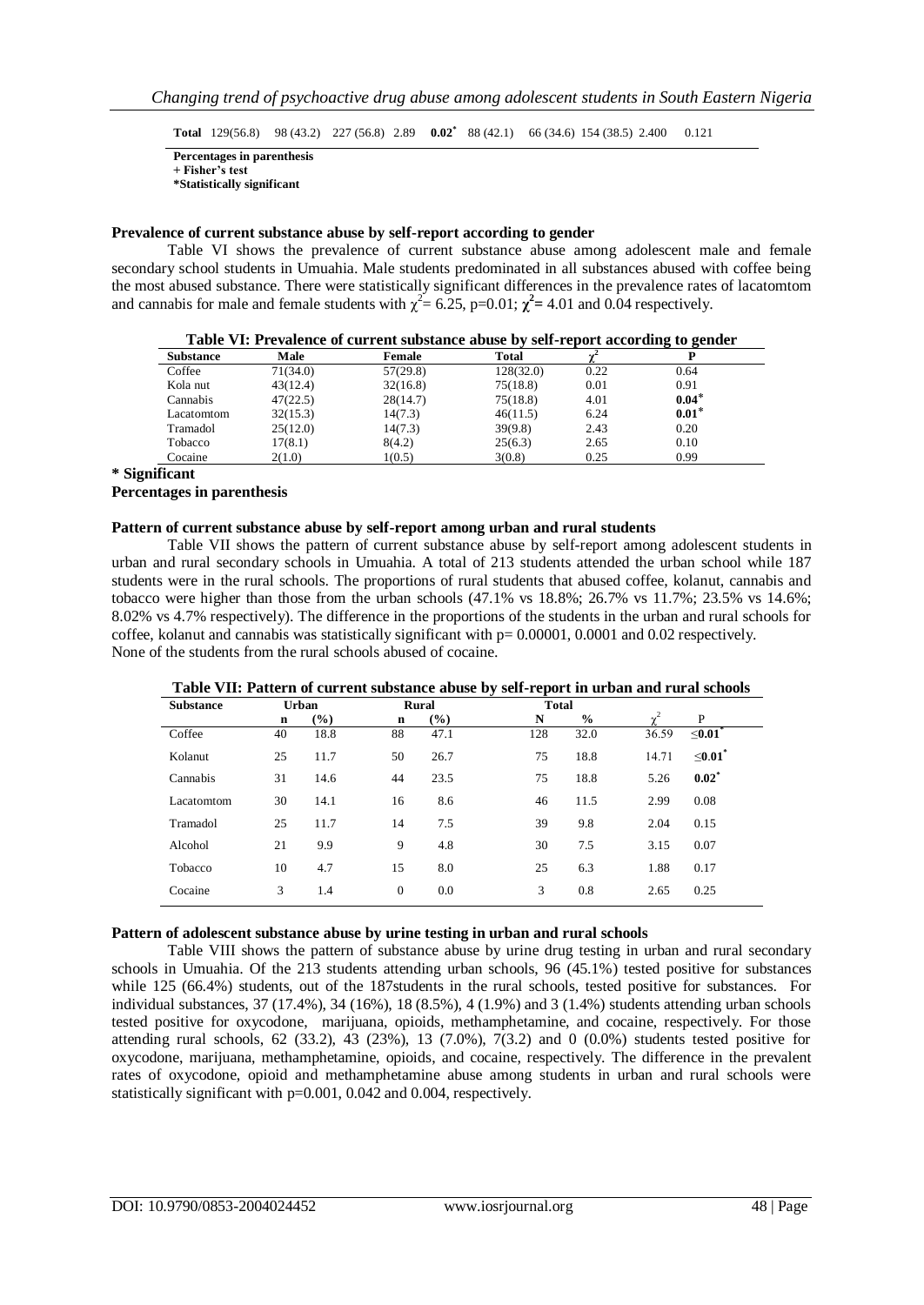| <b>Substance</b><br><b>Abused</b> | <b>Urban</b>                | Rural                       |               |                     |          |
|-----------------------------------|-----------------------------|-----------------------------|---------------|---------------------|----------|
|                                   | $n\left(\frac{0}{0}\right)$ | $n\left(\frac{0}{0}\right)$ | Total $(\% )$ | $\sim$ <sup>2</sup> | P        |
| OXY                               | 37(17.4)                    | 62(33.2)                    | 99 (24.8)     | 13.32               | $0.001*$ |
| THC                               | 34(16.0)                    | 43(23.0)                    | 77(19.3)      | 3.16                | 0.075    |
| Opioid                            | 18(8.4)                     | 7(3.2)                      | 25(6.3)       | 3.76                | $0.042*$ |
| mAMP                              | 3(1.4)                      | 13(7.0)                     | 16(4.0)       | 7.96                | $0.004*$ |
| COC                               | 6(1.9)                      | 0(0.0)                      | 6(1.5)        | 3.54                | 0.126    |
| *Statistically significant        |                             |                             |               |                     |          |

| Table VIII: Pattern of substance abuse by urine drug testing in rural and urban schools. |  |  |
|------------------------------------------------------------------------------------------|--|--|
|                                                                                          |  |  |

**Relationship between self-report and urine drug testing in diagnosing substance abuse**

Table IX shows the correlation between self-report and urine drug testing for substance abuse among the students. The three drugs that were commonly self-reported and detected in confirmatory urine tests were cannabis, cocaine and opioid (Tramadol). There was a weak association between the ranks obtained by these tools (*p*=0.456)

|  |  | Table IX: Relationship between self-reported drug abuse and urine drug testing |
|--|--|--------------------------------------------------------------------------------|
|  |  |                                                                                |

|            | <b>Cannabis</b> | Self-reported | Cocaine      |       | <b>Tramadol</b> |       |
|------------|-----------------|---------------|--------------|-------|-----------------|-------|
| Urine test | Spearman rho    |               | Spearman rho |       | Spearman rho    |       |
| THC        | 0.03            | 0.541         |              |       |                 |       |
| COC        |                 |               | 0.01         | 0.862 |                 |       |
| Opioids    |                 |               |              |       | 0.03            | 0.456 |
|            |                 |               |              |       |                 |       |

# **IV. Discussion**

In present study, the self-reported life-time prevalence of substance abuse by the WHO student drug use questionnaire was 91.3%. This was remarkably higher than most previous studies on substance abuse in the south-eastern region of the country.<sup>5, 6, 7, 10</sup> Majority (95.2%) of the respondents in this study were in the middle and late adolescent age groups who may have established substance dependence by now. Prevalence of substance abuse in these groups of adolescents may be higher than the rate in all adolescents. Also, the use of coffee and kola nut especially by those in the rural schools was very high. It is not surprising because kolanut use is quite acceptable in Igbo culture and there is no age restriction. In addition, older students may be bold enough to volunteer information bothering on substance use, especially when left with neutral investigators as done in this study. If teachers were to administer the WHO student drug use questionnaire used in present study, a lower rate may have been obtained as demonstrated by Muma<sup>11</sup> in Kenya and Onifade *et al*<sup>12</sup> in Nigeria.

A prevalence of 56.8% was obtained by self-report for current substance abuse in this study. This is also higher than the rate reported by Anyanwu and colleagues<sup>7</sup> in Abakiliki among adolescents most of whom were from the low socio-economic class. Manyike *et al*,<sup>5</sup> in 2016, documented current substance use rate of 34.9%. The study was among adolescent secondary school students in Enugu metropolis. This may suggest a rising trend of psychoactive drug abuse in the region. However, students in rural schools were not included in the study by Manyike and colleagues.<sup>5</sup> Igwe *et al*<sup>6</sup> in 2009, more than a decade ago, documented a prevalence of 33.8%. Both studies (Igwe's and Manyike's) were in the same city where a lot of health education on substance abuse has been enforced and included in the school curriculum. More so, previous studies<sup>13, 14, 15</sup> that left out some licit drugs like coffee, painkillers, kolanut or alcohol in administered questionnaires, recorded lower prevalence.

The pattern of substances abused in current study was at variance with commonly reported pattern by many authors.<sup>5, 6, 7, 16, 17, 18</sup> It was interesting to note that coffee and kolanut were the commonest substances abused by the participants. Oshodi *et al*<sup>19</sup> had noted that the commonest substance used was caffeine (kolanut and coffee) with 56.5% and 85.7% of current and lifetime users, respectively. Reason could be the use of both substances as stimulant to keep awake during studies. Manyike *et al*, <sup>5</sup> in 2016, in Enugu, reported kolanut as the most abused substance among boarding secondary school students. Alcohol and nicotine are often reported as the most abused licit drugs.<sup>20</sup>These are gateway drugs for substance abuse among the adolescents.<sup>21</sup> However,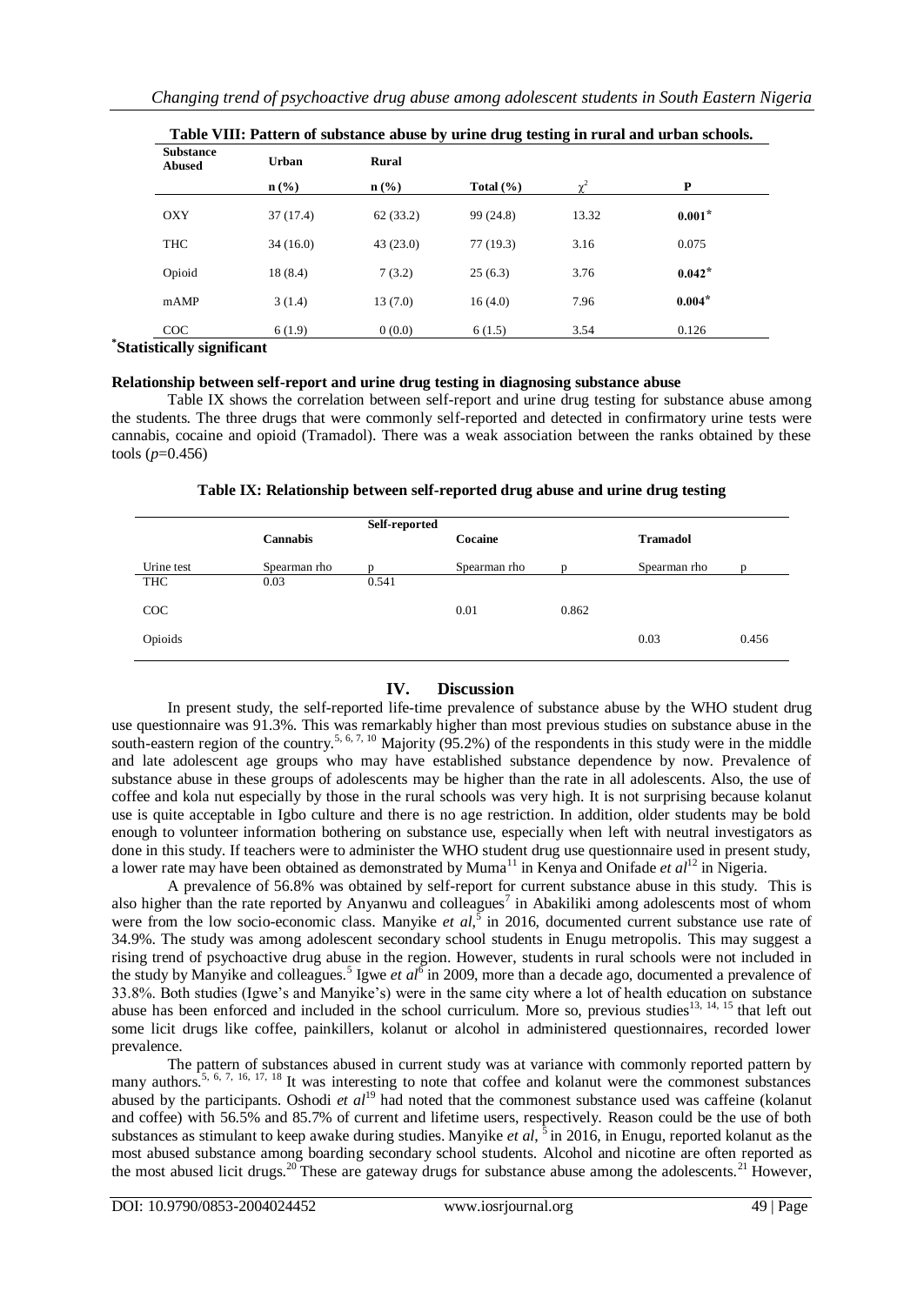the current prevalence of alcohol in this study was 7.5%. This was lower than reports by previous authors.<sup>22, 23,</sup>  $24, 25, 26, 27$  Abdulmalik<sup>28</sup> from Northern Nigeria documented low alcohol prevalence of 4.1% for lifetime use. This was attributed to the cultural and religious inclination of the area. It was noted that Islamic Faith which prohibits the use of alcohol was most likely responsible for the low prevalence. The lacatomtom prevalence of 11.5% in present study might indicate the preference of this beverage to alcoholic drink by these students. It is easier to deceive the uniformed parents and guardians with "lacasera" drink than with an outright alcoholic drink. On the other hand, Fatoye *et al*<sup>29</sup> in 2002, studied substance use among adolescent secondary school students in rural and urban communities in Ilesa, South Western Nigeria and showed a different pattern where salicylate analgesic was the drug of most abuse. It is therefore likely that substance use by adolescents depends on the immediate environment and availability of substance.

The current prevalence of cannabis in this study was 18.8%. This is remarkably high compared to similar studies in Nigeria.<sup>22, 24, 27, 30</sup> Asante *et al* <sup>31</sup>in Ghana found a past month marijuana use prevalence of 72%. This was among street children who lacked parental supervision and with ready availability of such illegal substances on the street being responsible for such a high abuse rate.

It was observed that 31. 2% were multiple substance abusers using urine drug testing. Oshodi *et al*<sup>27</sup> noted that 57.4% engaged in multiple substance use using self-report while Igwe *et al*<sup>6</sup> noted that 24.8% of their participants were multiple substance abusers. Earlier studies<sup>6, 26, 27, 32</sup> had also reported multiple substance abuse among adolescents. The reason for multiple drug abuse has been linked to variations in the chromosome 15 nicotinic receptor subunit gene cluster. However, the direction of this effect may vary across substances.<sup>33</sup>

Using urine testing, the prevalence of substance abuse in this study was 38.5%. This corroborates with 36% reported by James and Moore<sup>34</sup> in USA and self-reported prevalence by Manyike *et al*<sup>5</sup> and Igwe *et al*<sup>6</sup> in Enugu but higher than previous report by Onifade *et al*. <sup>12</sup> The high prevalence from self-report is most likely a pointer to high rate of substance abuse amongst these children which reflected in the UDT results. The lower rate by UDT compared with self-report is not a surprise as there is a limited detection window of drug metabolites due to their short half-lives. Cannabis, cocaine, and codeine are no longer detected in the urine of their abusers after 2-10days, 2-4days and 2days, respectively.

Prevalence of oxycodone, cannabis, opioids, methamphetamine, and cocaine abuse by UDT were higher than the previously reported rates in our environment.<sup>12</sup> Presence of oxycodone in participants' urine despite no report from the questionnaires could be due to the use of the chemical name. A lot of these analgesics come in combination forms with different brand names. For instance, Co-codamol is a combination of codeine and paracetamol. These substances are illegally dispensed freely across the counter in patent medicine stores, especially in the rural areas. Opioid had a prevalence of 6.3% by UDT. This is lower than 8.8% documented by Bassiony *et al*<sup>35</sup> in Egypt. There was no pre-information regarding the urine testing, so the students screened by Bassiony *et al*<sup>35</sup> were taken unawares. Early knowledge of such tests might result in abstinence from the use of such a substance for the period of the study. Study participants in current study were pre-informed about the test and this may have resulted in the refusal of some current abusers to participate. There is however an alarming report on the rising trend of opioid (tramadol) use by youths in Africa.<sup>3</sup>

In addition, no student reported the use of meta-amphetamine (a derivative of amphetamine) in this study. Over-the-counter medications such as antihistamines, nasal decongestants, Vicks inhaler and herbal supplements have been previously reported in the literature to cause a false-positive result for amphetamines on urine drug screen<sup>36</sup> Onifade *et al*<sup>12</sup> screened the urine of students for psychoactive substances and documented a prevalence of 0.1%, 0.1% and 0.4% for cannabis, methamphetamine, and opiates, respectively.

Current abuse rate (past month drug use) was used to study the relationship with urine drug testing since it is positively related to urine drug testing. The reason is because most drug metabolites are cleared from the system within a month of their abuse.<sup>37, 38, 39</sup> However, a similar study done by Onifade and colleagues<sup>12</sup> in Nigeria compared the lifetime and past 3-month self-reported drug use of study participants, with their urine drug tests. That may have erroneously given a poor estimate of their subjects self-reported current drug use, compared to drug testing, which measures current drug use status of participants.

# **V. Conclusion**

The study revealed that the prevalence of self-reported lifetime and current abuse of psychoactive substances were 91.3% and 56.8% respectively with coffee as the most currently abused and UDT obtained prevalence of 38.5% with oxycodone as the most obtained. The pattern of abuse of psychoactive substances is gradually changing from previously known and detectable substances to cheaper and other difficult to detect cocktail of psychoactive materials**.**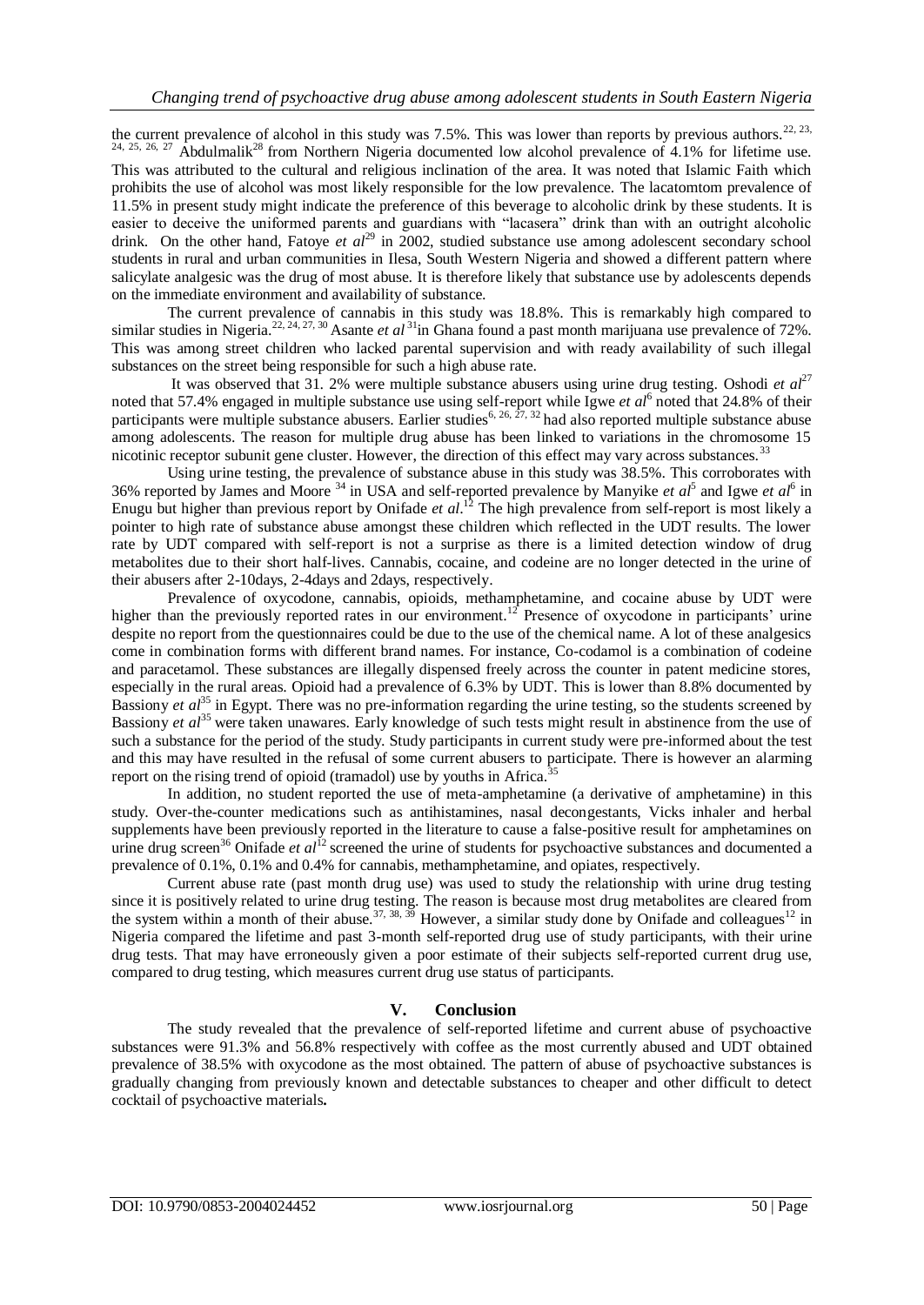# **VI. Recommendation**

This brings to bare the need for a mandatory random objective estimation of substance abuse and incorporation of preventive measures by policy makers in our schools to limit the rising drug demand among adolescents.

#### **References**

- [1]. Ijediogor G, Ezea S, Awodipe T, Diamond M, Ekemezie H. Drug addiction among the youth: A ticking time bomb. *Guardian Saturday Magazine*. April 7, 2018. https://m.guardian.ng/Saturday-magazine/drug-addiction-among-the-youth-a-ticking-time-bomb. (Accessed on 22/3/2020)
- [2]. New Drug Abuse Discovery. Available at [https://msquarenewsonline.wordpress.com](https://msquarenewsonline.wordpress.com/) /2019/11/30/new-drug-abuse-discovery-tomtommaggi-lacasera-drink-mixture-have-higher-effects-of-intoxication-than-real-hard-drugs-or-alcohol/amp/
- [3]. Usman E. Drug abuse: NDLEA raises alarm over discovery of 796 new substances *Vanguard Health News*. January 18, 2018.
- [4]. Available at https://www.vanguardngr.com/2019/01/drug-abuse-ndlea-raises-alarm-over-discovery-of-796-new-substances/
- [5]. Sue D, Sue DW, Sue S, Sue DM. Understanding Abnormal Behaviour.11<sup>th</sup> ed. Boston. Houghton Mifflin Company.2016; 5-9.
- [6]. Manyike PC, Chinawa JM, Chinawa AT, Obu HA, Nwokocha ARC, Odetunde OI.
- [7]. Correlates for Psychoactive Substance Use among boarding Secondary School Adolescents in Enugu South East Nigeria*. BMC Pediatrics*. 2016; **16**:78. doi: 10.1186 /s12887-016-0615-9.
- [8]. Igwe WC, Ojinnaka NC, Ejiofor SO, Emechebe GO, Ibe BC. Socio-demographic correlates of psychoactive substance abuse among secondary school students in Enugu, Nigeria*. Eur J Soc Sci*. 2009; **12**(2):277–83
- [9]. Anyanwu OU, Ibekwe RC, Ojinnaka NC. Academic performance of Substance Abusing adolescents in Abakiliki Metropolis. IOSR J Dental and Medical Services. 2016. **15**(11): 86-90.doi:10.9790/0853-1511088690
- [10]. Dayo B. Opinion: How Anti-Drug Pop Songs Are Only Making Drug Culture Look cool. The Guardian. 21 April 2018. Available at https://guardian.ng/life/life- [features/opinion-how-anti-drug-pop-songs-are-only-making-drug-culture-look-cool/](https://guardian.ng/life/life-%20features/opinion-how-anti-drug-pop-songs-are-only-making-drug-culture-look-cool/)
- [11]. Abraham AA. Nigeria: Drug Addiction in Music Videos- Who's to Blame? Available at https:// allafrica.com/stories/201809020005.html Chinawa JM, Manyike PC, Obu HA, Odetunde OI, Aniwada EC, Ndu IK, et al.
- [12]. Behavioural Disorder amongst Adolescents Attending Secondary School in Southeast Nigeria. Behav Neurol. 2014; 705835. doi:10.1155/2014/ 705835705835
- [13]. Muma HM. Influence of Substance abuse among Students of Public Secondary Schools in Nakuru Municipality, Kenya. Master of Education thesis. Maseno University.2008
- [14]. Onifade PO, Bello AO, Abiodun O, Sotunsa JO, Ladipo OA, Adesanya O. Psychometric Properties of Alcohol, Smoking and Substance Involvement Screening Test (ASSIST V3.0) among university students. *J Addict Behav Ther Rehabil*. 2014;**3**:3.doi:10.4172/2324-9005.1000126
- [15]. Famuyiwa O, Aina OF, Bankole-Oki OM.. Epidemiology of psychoactive drug use amongst adolescents in metropolitan Lagos, Nigeria. *Eur Child Adolesc Psychiatry*. 2011; **20**(7):351–9. doi:10.1007/s00787-0011-0180-6
- [16]. New Drug Abuse Discovery. Available at https://msquarenewsonline.wordpress.com /2019/11/30/new-drug-abuse-discovery-tom-tommaggi-lacasera-drink-mixture-have-higher-effects-of-intoxication-than-real-harddrugs-or-alcohol/amp/
- [17]. Levy S, Schizer M. Committee on Substance abuse. Adolescent Drug Testing Policies in Schools. Pediatrics 2015; **135**(4):e1107 e1112.doi:10.1542/peds.2015-0055
- [18]. Peacock A, Leung J, Larney S, Colledge S, Hickman M, Rehm J, et al. Global statistics on alcohol, tobacco, and illicit drug use: 2017 status report. *Addiction*. 2018;113(10):1905-26. doi: 10.1111/ add.14234
- [19]. Igwe WC, Ojinnaka NC. Mental health of adolescents who abuse psychoactive substances in Enugu, Nigeria A cross-sectional study*. Ital J Pediatr*.2010; **36**:53.doi:10.1186/1824-7288-36-53
- [20]. Sarangi L, Acharya HP, Panigrahi OP. Substance Abuse among Adolescents in urban slums of Sambalpur. *Indian J Community med*.2008; **33**(4)**:**265-267.doi:10.4103/ 0970-0218.43236
- [21]. Oshodi OY, Aina OF, Onajole AT. Substance use among secondary school students in an urban setting in Nigeria: prevalence and associated factors. *Afr J Psychiatry* (Johannesbg) 2010; 13(1): *52-7.*doi:10.4314/ajpsy.v13il.53430*.*
- [22]. United Nations Office on Drugs and Crime. World Drug Report 2017. Vienna: United Nations publication; 2017.
- [23]. Otu SE. The "War on Drugs" in Nigeria: How effective and beneficial is it in dealing with the problem. *Afr J Drug Alcohol stud*.2013; **12**(2):119-135
- [24]. Eneh AU, Stanley PC. Pattern of substance use among secondary school students in Rivers state*. Nig J Med*. 2004; **13**(1):36–39.
- [25]. Ekpenyong, SN. Drug Abuse in Nigerian Schools: A Study of Selected Secondary Institutions in Bayelsa State, South-South, Nigeria. *International Journal of Scientific Research in Education*.2012; **5:** 260-268.
- [26]. Fatoye FO, Morakinyo O. Substance use amongst secondary school students in rural and urban communities in south western Nigeria. *East Afr Med J*. 2002; **79**(6):299- 305. doi:10.4314/eamj.v79:6.8849
- [27]. Baba TA, Ganai AM, Quadri SS, Margoob MA, Iqbal QM, Khan ZA. An epidemiol ogical Study on Substance abuse among College Students of North India (Kashmir Valley)*.Int J Med and public health.*2013;**2**(3):562-567.doi:10.5455/ijmsph.2013. 080420131
- [28]. Anochie IC, Nkanginieme KE. Social Correlates of Drug use among secondary school students in Port Harcourt, Southern Nigeria. *Sahel Med J.* 2000;**3**(2) **1**:87-92.
- [29]. Oshodi OY, Aina OF, Onajole AT. Substance use among secondary school students in an urban setting in Nigeria: prevalence and associated factors. *Afr J Psychiatry* (Johannesbg) 2010; 13(1): *52-7.*doi:10.4314/ajpsy.v13il.53430*.*
- [30]. Abdulmalik J, Omigbodun O, Beida O, Adedokun B. Psychoactive substance use among children in informal religious schools (Almajiris) in Northern Nigeria. *Ment Health Relig Cult*. 2009; **12**(6): 527-42. doi:10.1080/13674670902832813.
- [31]. Fatoye FO, Morakinyo O. Substance use amongst secondary school students in rural and urban communities in south western Nigeria. *East Afr Med J*. 2002; **79**(6):299- 305. doi:10.4314/eamj.v79:6.8849
- [32]. Ljubotina D[, Galić](https://www.researchgate.net/scientific-contributions/11191079_Jadranko_Galic?_sg%5B0%5D=Y5aIZ0PWMkm3OWKc4AKYoMYxJJ7RTLuRJRGiG3sTV6gqVP-Ab9dJIKQpULWrS-QYREgCWTU.A3ZWOgQW7RkXYpIJPivInzgzzCNwRgLiiUMYettukxQUtrKFekiiccM22hEIFKn_RqjYw-r9jvZjr_5BzPoRTQ&_sg%5B1%5D=G6qp8bbMSjxt8-arBzLS8vlT8MWM3r9TpUO6g4ax1hAMgD72-myttcgOdHnSdEcdvR8ZwNg.nA6L-wBQsu6Sd9Q6VIDmim5L7-5JleNqP5MqWSlN8jxnantpukf47OI2mpUj-Mcqy7uKPiN-9ogxm6nqV3Dylg) J, [Jukić](https://www.researchgate.net/profile/Vlado_Jukic?_sg%5B0%5D=Y5aIZ0PWMkm3OWKc4AKYoMYxJJ7RTLuRJRGiG3sTV6gqVP-Ab9dJIKQpULWrS-QYREgCWTU.A3ZWOgQW7RkXYpIJPivInzgzzCNwRgLiiUMYettukxQUtrKFekiiccM22hEIFKn_RqjYw-r9jvZjr_5BzPoRTQ&_sg%5B1%5D=G6qp8bbMSjxt8-arBzLS8vlT8MWM3r9TpUO6g4ax1hAMgD72-myttcgOdHnSdEcdvR8ZwNg.nA6L-wBQsu6Sd9Q6VIDmim5L7-5JleNqP5MqWSlN8jxnantpukf47OI2mpUj-Mcqy7uKPiN-9ogxm6nqV3Dylg) V. Prevalence and Risk Factors of Substance Use among Urban Adolescents: Questionnaire Study*. Croat Med J.* 2004; **45**(1): 88-98.
- [33]. Asante KO, Meyer-weitz A, Peterson I. Substance use and risky sexual behaviours among street connected children and youth in Accra, Ghana. *Subst Abuse Treat Prev Policy*. 2014; **9**: 1-9.
- [34]. Boys A, Farrell M, Taylor C, Mardson J, Goodman R, Brugha T et al. Psychiatric morbidity and substance use in young people aged 13-15years: result from the Child and Adolescent Survey of Mental Health. *Br J Psychiatry* 2003; 182: 509-17. doi:10.1192/bjp.182.6.509.